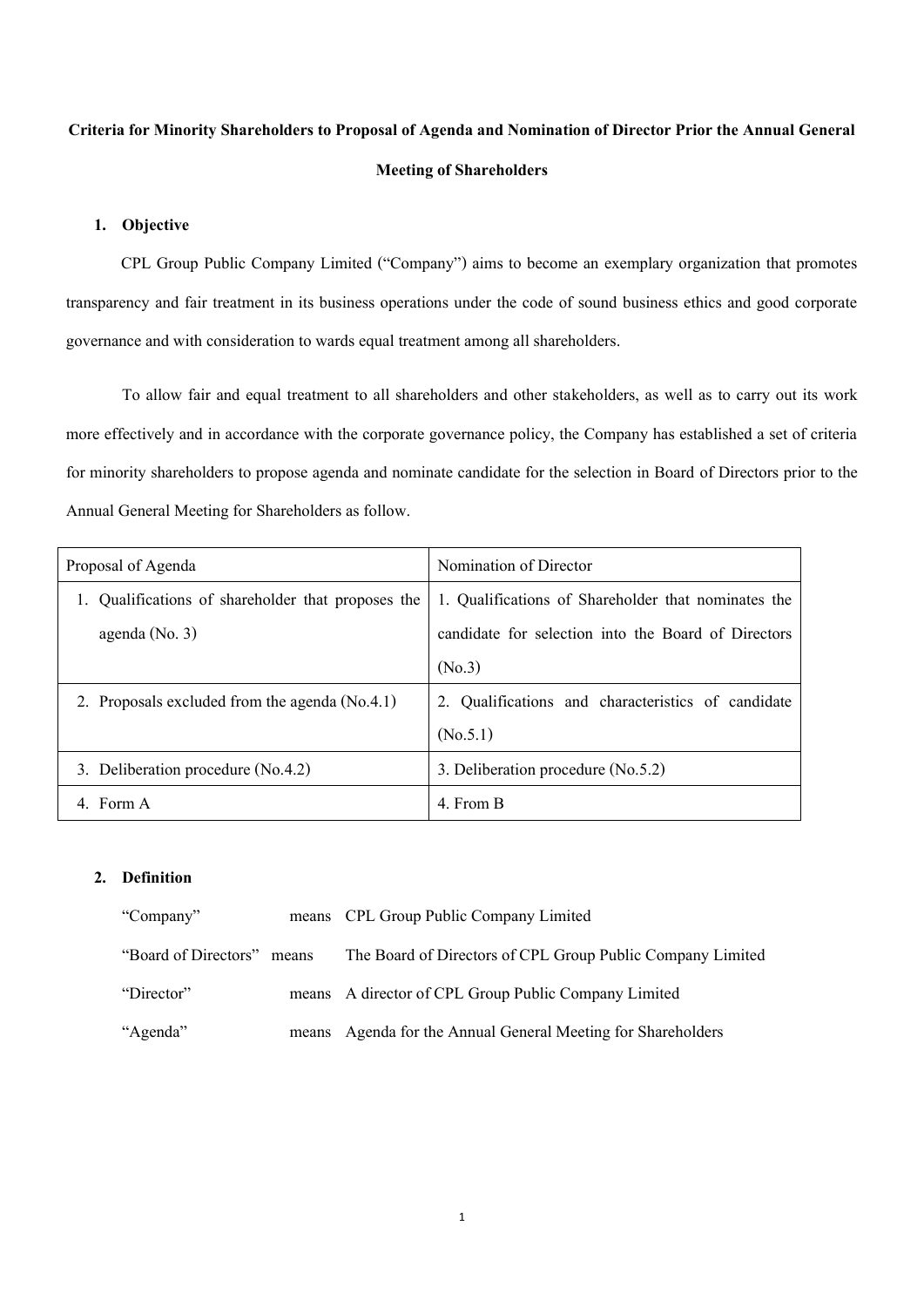# **3. Qualifications of shareholder to proposal of agenda and nomination of director prior to the Annual General Meeting of Shareholders**

- 1) Is a shareholder of the Company, either individually or combined.
- 2) Must hold a minimum of 200,000 shares of the Company at a par value of Baht 1.00
- 3) Must meet the minimum shares requirement (as stipulated in 2): must own the shares from the first acquisition date to the date the proposal of agenda and the nomination of director is submitted in a period of no less than one year; must be a shareholder at the date of the Annual General Meeting of Shareholders.

#### **4. Proposal of Agenda**

#### **4.1 Matters excluded from the agenda**

- 1) Matters related to the Company's normal business operations and facts cited by shareholders that shows no reasonable doubts about irregularities.
- 2) Matters that had received the Company's due attention.
- 3) Matters that are beyond the Company's authority.
- 4) Matters that do not benefit the Company or those that benefit a particular person or group or those that may cause potential conflicts of interest with a person or group of the Company's related parties.
- 5) Matters raised by shareholders that are incomplete, inaccurate and cannot be contacted upon.
- 6) Matters under the authority of the Board of Directors unless the matters are deemed damaging to the shareholders as a whole.
- 7) Matters raised in shareholders' meeting for consideration in the past 12 months and supported by less than 10% of the total eligible votes unless relevant facts have significantly changed.
- 8) Matters in conflict with the law, announcements, regulations, and rules issued by government agencies or regulators, or matters that go against the Company's objectives, regulations, shareholders' meeting resolutions, or corporate governance and business ethics.

#### **4.2 Deliberation procedure**

1) A shareholder must meet all the requirements stipulated in No.3 and prepare and submit the Agenda Proposal Form for the Annual General Meeting of Shareholders of Form A to the Board of Directors. Alternatively, the shareholder may unofficially submit Form A to the following channels before submitting the official version to the Board of Directors.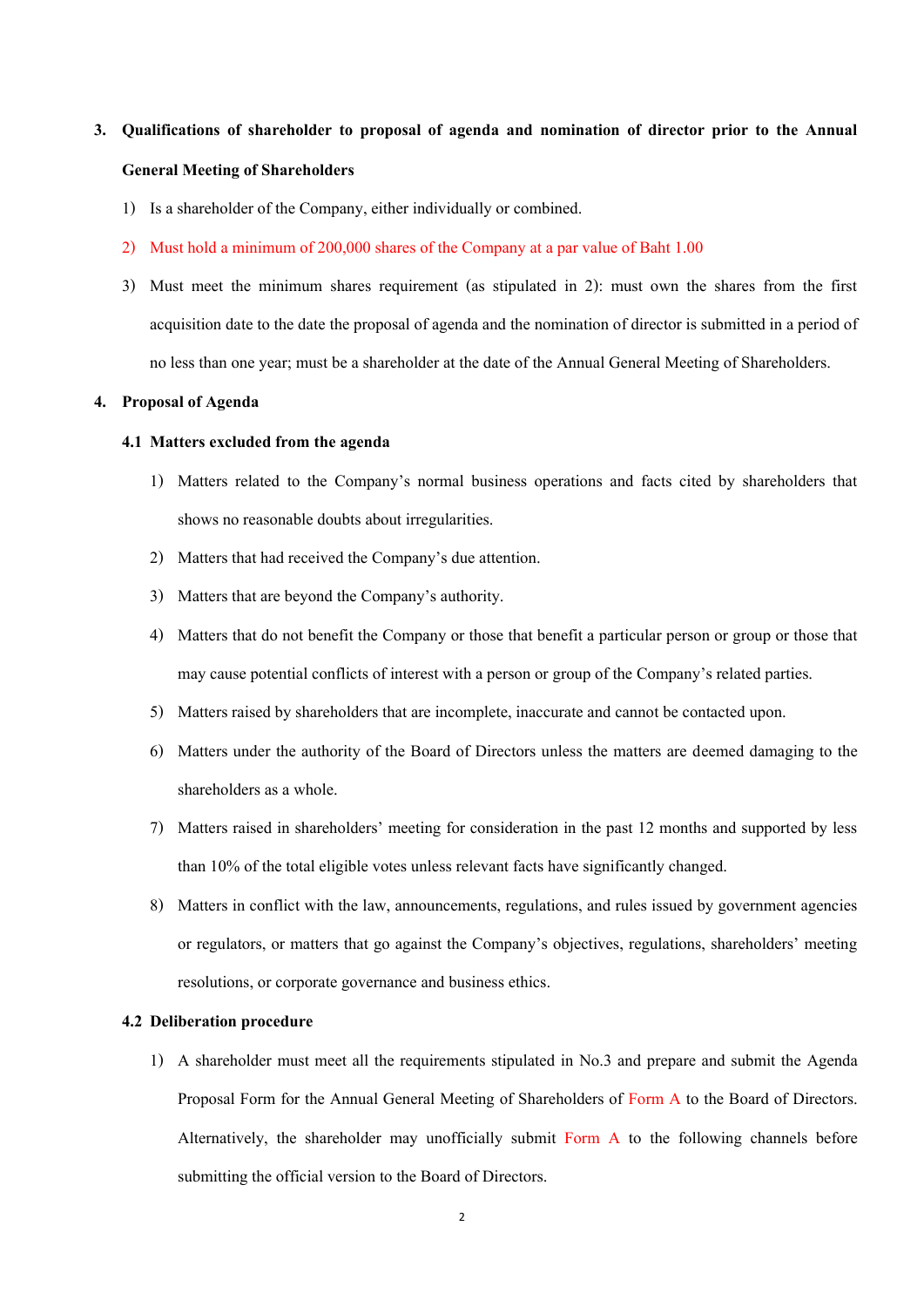- Facsimile 02-709-6033
- Email address [secretary@cpl.co.th](mailto:secretary@cpl.co.th)

To submit the official version of Form A, the shareholder must provide signature as evidence and proof of shares ownership as stipulated in No. 3 by 15 January 2021 as follows.

- Certified true copy of share certificate or the certificate of shares held from a securities company or Thailand Securities Depository Co., Ltd. or any related evidence issued by the stock Exchange of Thailand or the custodian of the securities.
- Additional documents that supports the consideration by the Board of Directors (if any)
- 2) In case where multiple shareholders meet all the requirements stipulated in No.3 (Qualifications of Shareholder) and intends to propose an agenda to the Board of Directors at the Annual General Meeting of Shareholders:
	- Complete Form A with signature.

All subsequent shareholders

Complete sections 1 and 2 in Form A with signatures.

Compile the copies of Form A from all shareholders, along with evidences of shares ownership and additional documents (if any) into a single submission to the Board of Directors. Alternatively, the shareholders may unofficially submit the set of Form A and supporting documents to the channels provided in 1)

- 3) In case where a single or multiple shareholder(s) that meet all requirements stipulated under No.3 (Qualifications of Shareholder) intends to propose more the one agenda, the shareholder(s) must prepare and submit Form A, each for every agenda proposed, with signature as evidence to the Board of Directors. Alternatively, the shareholder(s) may unofficially submit Form A to the channels provided in 1)
- 4) The Company Secretary will screen the proposals before presenting to the Board of Directors under the following criteria.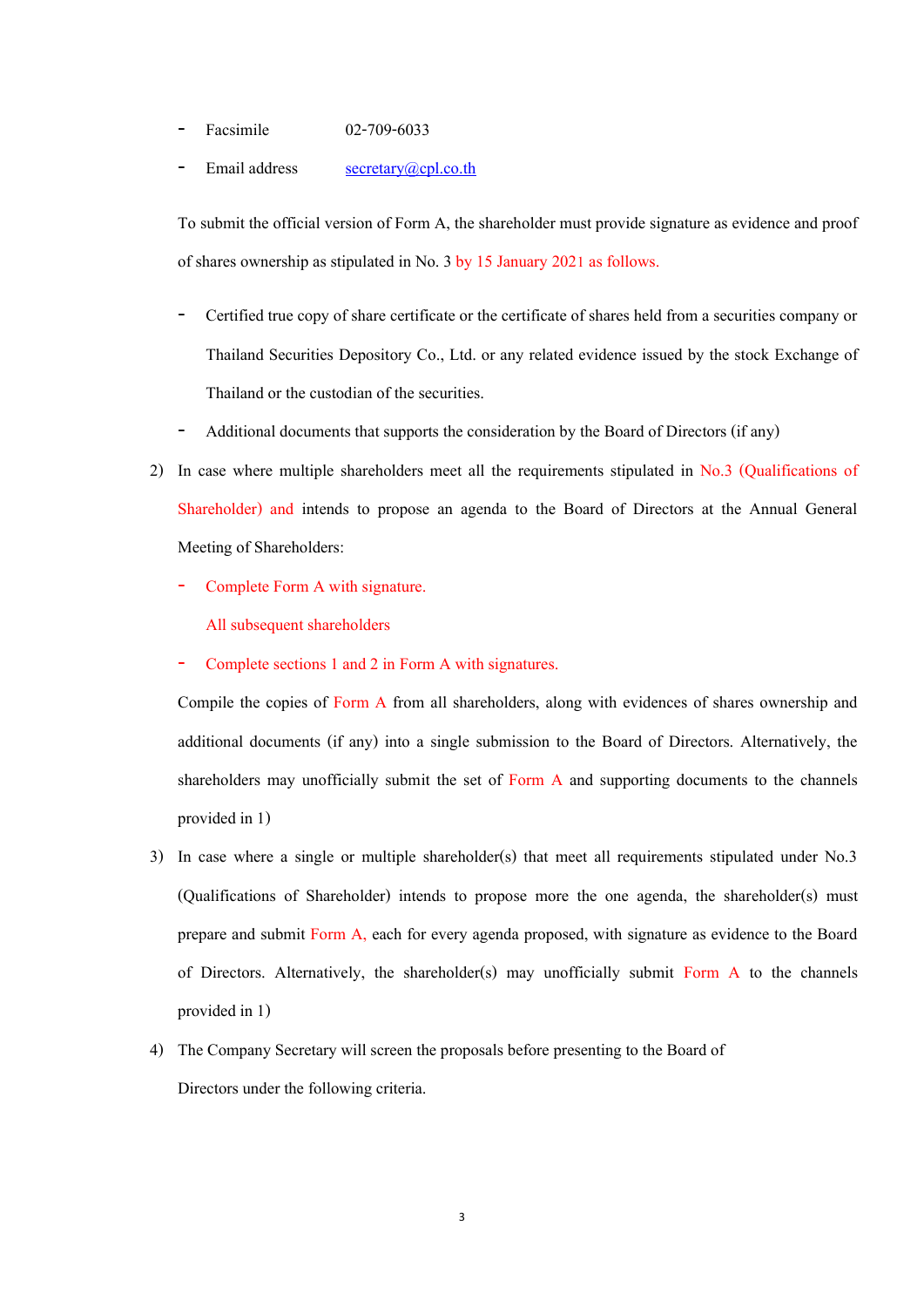4.1) Should the submission be incomplete or inaccurate, the Company Secretary will notify the shareholder by 22 January 2021. If the shareholder does not submit a revised version by 29 January 2021, the Company Secretary will issue a written notice on the closure of the proposal.

4.2) Should the proposal be submitted by a shareholder that do not meet all the requirements stipulated under No.3, the Company Secretary will issue a written notice on the closure of the proposal by 22 January 2021.

4.3) The Company Secretary will present proposals that do not fall under 4.1) and 4.2) to the Board of Directors in the Board of Directors Meeting prior to the Annual General Meeting of Shareholders.

- 5) The Board of Directors will consider the necessity and suitability of the proposals according to the criteria under 4. Proposal for Agenda;  $4.1$  Matters excluded from the agenda 1) to 8), unless stated otherwise.
- 6) Proposals endorsed by the Board of Directors will be included in the agenda for the Annual General Meeting of Shareholders, together with the opinion of the Board of Directors.
- 7) Proposals not endorsed by the Board of Directors will be notified to the relevant shareholders through the resolutions of the Board of Directors Meeting within the next business day after the meeting.

#### **5. Nomination of Director**

#### **5.1 Qualifications of a directors**

1) The Board of Directors must consist of no less than 5 directors, at least one half of the Board of Directors must reside within the kingdom. A director must meet all of the following criteria.

- 1.1) Be an ordinary person
- 1.2) Not required to be a shareholder of the Company
- 1.3) Be of legal age

1.4) Must not be a person whose properties have been placed in receivership, a bankrupt person, an incompetent person, or a quasi-competent person.

1.5) Must not have served a jail term by the final judgment for crimes related to properties illegally acquired.

1.6) Must not have been dismissed from a government office, a government organization, or a government agency for malfeasance.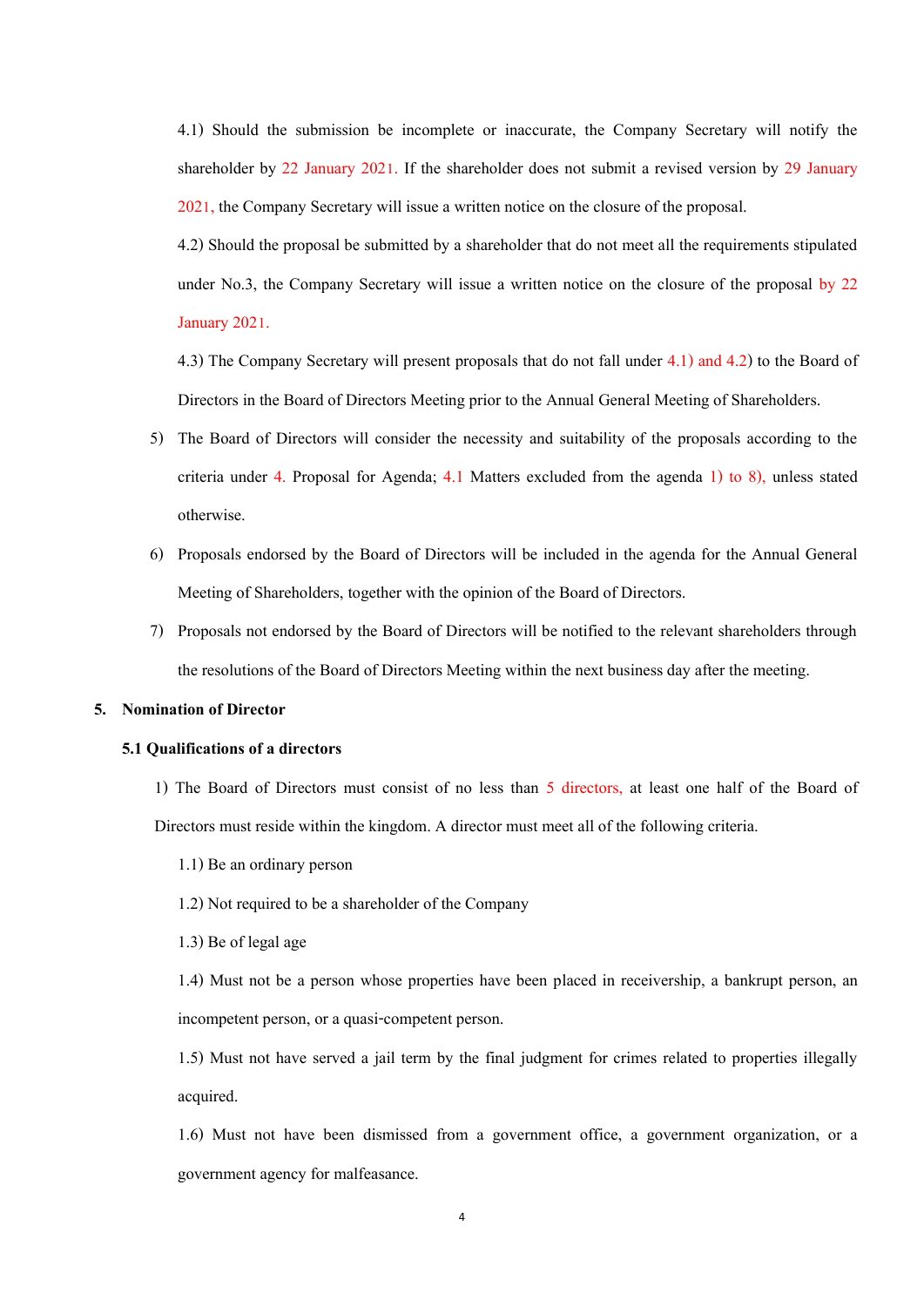2) Possesses extensive business knowledge and experience, has strong leadership qualities with duty of care and duty of loyalty, as well as demonstrate duty of obedience to comply with the rules and regulations, objectives and shareholders' meeting resolutions. Must carry out duties with transparent and complete disclosure of information to the shareholders (duty ofdisclosure).

3) Possesses necessary knowledge and experience to support the Company's business, namely in retailing, long-distance systems trading, marketing, finance and accounting, economics, information technology and law, to name a few.

4) Must not serve as a director of more than five other listed companies on the Stock Exchange of Thailand.

#### **5.2 Deliberation procedure**

1) A shareholder must meet all the requirements stipulated in No.3 and prepare and submit the Director Nomination Form for the Annual General Meeting of Shareholders or Form B to the Board of Directors. Alternatively, the shareholder may unofficially submit Form B to the following channels before submitting the official version to the Board of Directors.

- Facsimile 02-709-6033
- Email address [secretary@cpl.co.th](mailto:secretary@cpl.co.th)

To submit the official version of Form B, the shareholder must provide signature as evidence and proof of shares ownership as stipulated in No.3 by 15 January 2021 as follows.

- Certified true copy of share certificate or the certificate of shares held from a securities company or Thailand Securities Depository Co., Ltd. or any related evidence issued by the Stock Exchange of Thailand or the custodian of the securities.
- Evidence of consent by the candidate named in Form B.
- Documents related to the candidate's qualification, education and work experience, such as a curriculum vitae.
- Additional documents that supports the consideration by the Board of Directors (if any).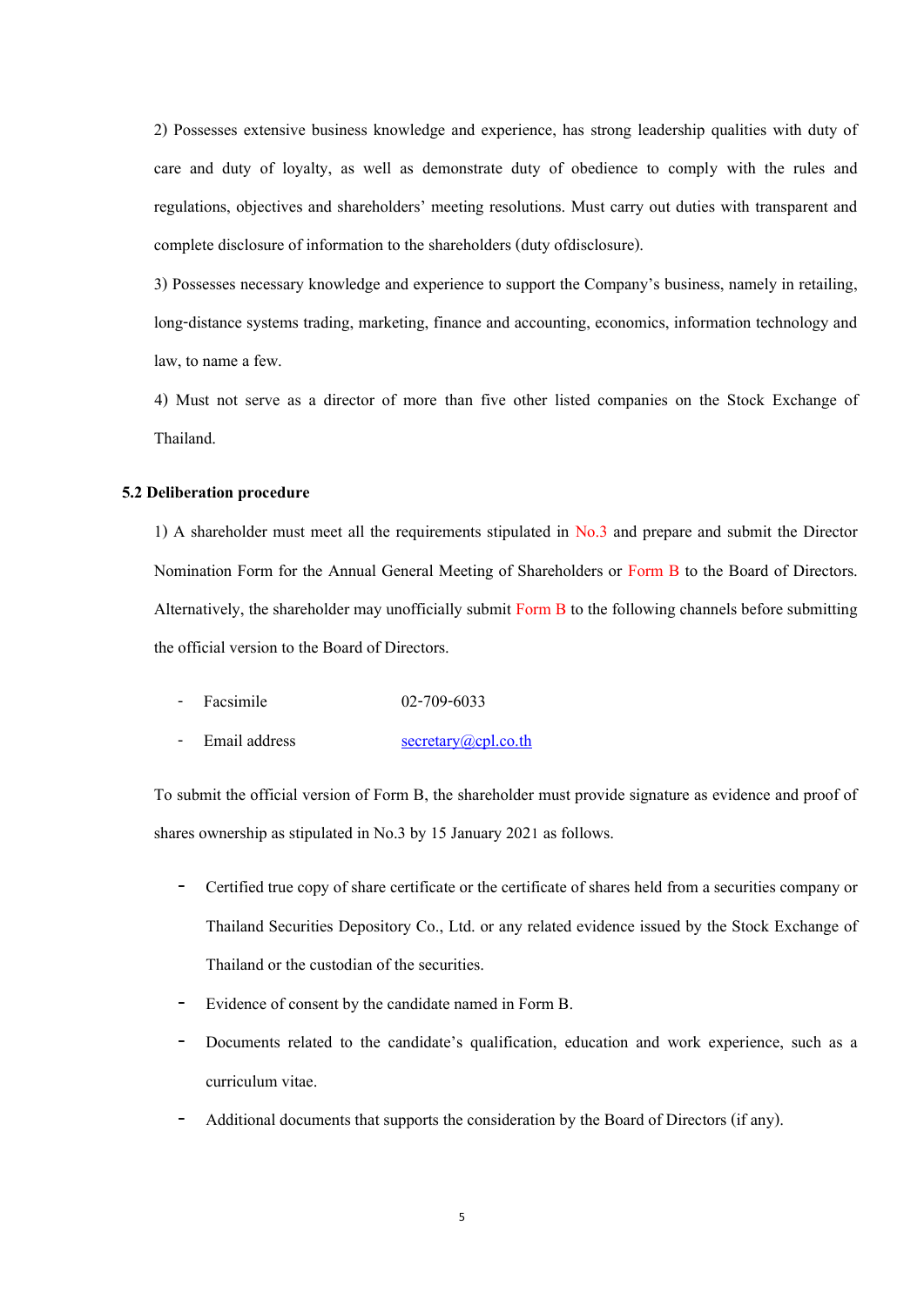2) In case where multiple shareholders meet all the requirements stipulated in No.3 and intends to nominate a director to the Board of Directors at the Annual General Meeting of Shareholders:

First shareholder

Complete Form B with signature.

All subsequent shareholders

Complete sections 1 and 2 in Form B with signatures.

Compile the copies of Form B from all shareholders, along with evidences of shares ownership and additional documents (if any) into a single submission to the Board of Directors. Alternatively, the shareholders may unofficially submit the set of Form B and supporting documents to the channels provided in 1)

3) In case where a single or multiple shareholder(s) that meet all requirements stipulated under No.3 intends to nominate more than one director, the shareholder(s) must prepare and submit Form B, each for every nomination, with signature as evidence to the Board of Directors. Alternatively, the shareholder(s) may unofficially submit Form B to the channels provided in 1)

4) The Company Secretary will screen the nominations before presenting to the Nomination and Remuneration Committee under the following criteria.

4.1) Should the submission be incomplete of inaccurate, the Company Secretary will notify the shareholder by 22 January 2021. If the shareholder does not submit a revised version by 29 January 2021, the Company Secretary will issue a written notice on the closure of the proposal.

4.2) Should the nomination be submitted by a shareholder that do not meet all the requirements stipulated under No.3, or should the candidate not meet all the qualifications described under No.5.1, the Company Secretary will issue a written notice on the closure of the proposal by 22 January 2021 .4.3) The Company Secretary will present the nominations that do not fall under 4.1) and 4.2) to the Nomination and Remuneration Committee.

5) The Nomination and Remuneration Committee will screen the nominations before presenting to the Board of Directors prior to the Annual General Meeting of Shareholders.